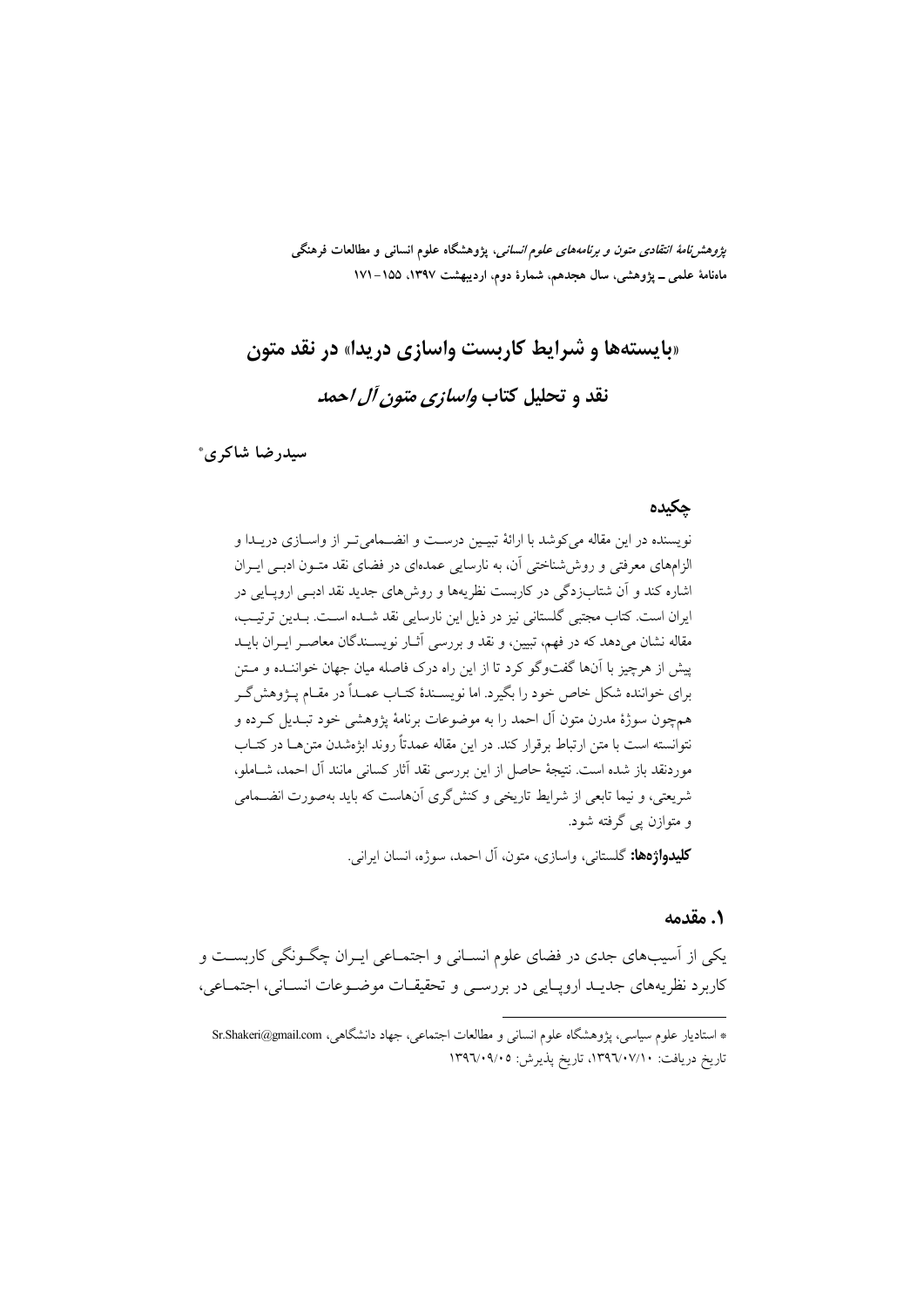تاریخی، و فکری ایران است. ریشهها و سرچشمههای این آسیب متعدد است، امــا مــی تــوان اشاره کرد که اقامت کوتاه دانشجویان و محققان ایرانسی در دانشگاههـای غــرب و آمــوختن نظریهها و روشهای جدید و سـیس بازگشــت آنهــا بــه ایــران یکــی از راههــای انتقــال و کاربست آنهاست. همین نظریهها در دانشگاههای کشـور نیـز مورداقبـال دانشـجویان قـرار می گیرند. ازسوی دیگر، امکانات فضای مجازی باعث بهر ممندی پژوهش گران از آن نظریههـا و امکان بھرہگیری در تحلیل و بررسی مسائل موردعلاقه می شود. اما پرسش این جاست ک آيا ما به بايستهها و شرايط كاربست آن نظريهها واقفيم؟ اگر هدف از بررســي متــون گذشــتهٔ ما (كلاسيك، معاصر، يا جديد) با نظريههاي مناسب و علمـي توسـعهٔ فهـم و شـناخت مـا نسبت به گذشته و بهرهگیریهای معرفتی، نظری، و عملـی بـرای امـروز و فـردای ماسـت، دراین صورت، آیا نباید دغدغهٔ این را داشته باشیم که نظریـههـا را بـهگونـهای درسـت و بـا رعايت بايستهها و شرايط آنها انتخاب كنيم و پايهٔ پژوهشهاى خويش قرار دهيم تا در نقـد و تحلیل متون خویش موفق باشیم؟ منظور از بایستهها لوازم درونـبی و رعایـت مختصــات و ویژگیهای یک نظریهٔ معتبر و منظـور از شـرایط الزامـات بیرونـی و زمینـهای در کاربسـت نظریههاست. یکی از آثاری که بهتازگی با این چهارچوب دربارهٔ متون جلال آل احمد نوشته شده *واسازی متون آل احمد* بهقلم مجتبی گلستانی است که در این مقاله بررسی می شود.

درادامه، نخست تبیینی از واسازی دریدا و الزامهای کاربست آن در نقد متون ادبـی ارائــه می شود و سپس ابعاد این نظریه باز خواهید شید و سیرانجام کتباب موردنقید از ایین نگیاه بررسی خواهد شد.

#### ۲. واسازی دریدا؛ چیستی و ابعاد آن

یکی از نظریههای فلسفهٔ نقد ادبی و علوم انسانی اروپا، که در کشورمان در فضـای نظریــه و نقد ادبی بهکار بسته شده و با نامهای شالودهشکنی، ساختارشکنی، و اخیراً واســازی مشــهور است، از آن ژاک دریدا فیلسوف فرانسوی است. دریدا در پاریس دههٔ ۱۹۳۰ با جریــانهــای مسلط پدیدارشناسی، اگزیستانسپالیسم، و ساختارگرایی دمخور بود و از آنها در اندیشههبای خویش متأثر گردید. محور مهم در اندیشههای دریـدا درافتـادن بـا متافیزیـک اسـت کـه در سنت فلسفهٔ غرب با افلاطون آغاز شد. رەيافت متافيزيكي افلاطون با تــاريخ و تفكــر غــرب درآمیخت و او درصدد بود تا با راهبرد واســازی از ســیطرهٔ متافیزیــک رهــایی حاصــل کنــد. (شیبانی رضوانی ۱۳۹۲: ٥٤). دریدا با یک برنامهریزی حرفهای دانشگاه بـه واســازی نرســید.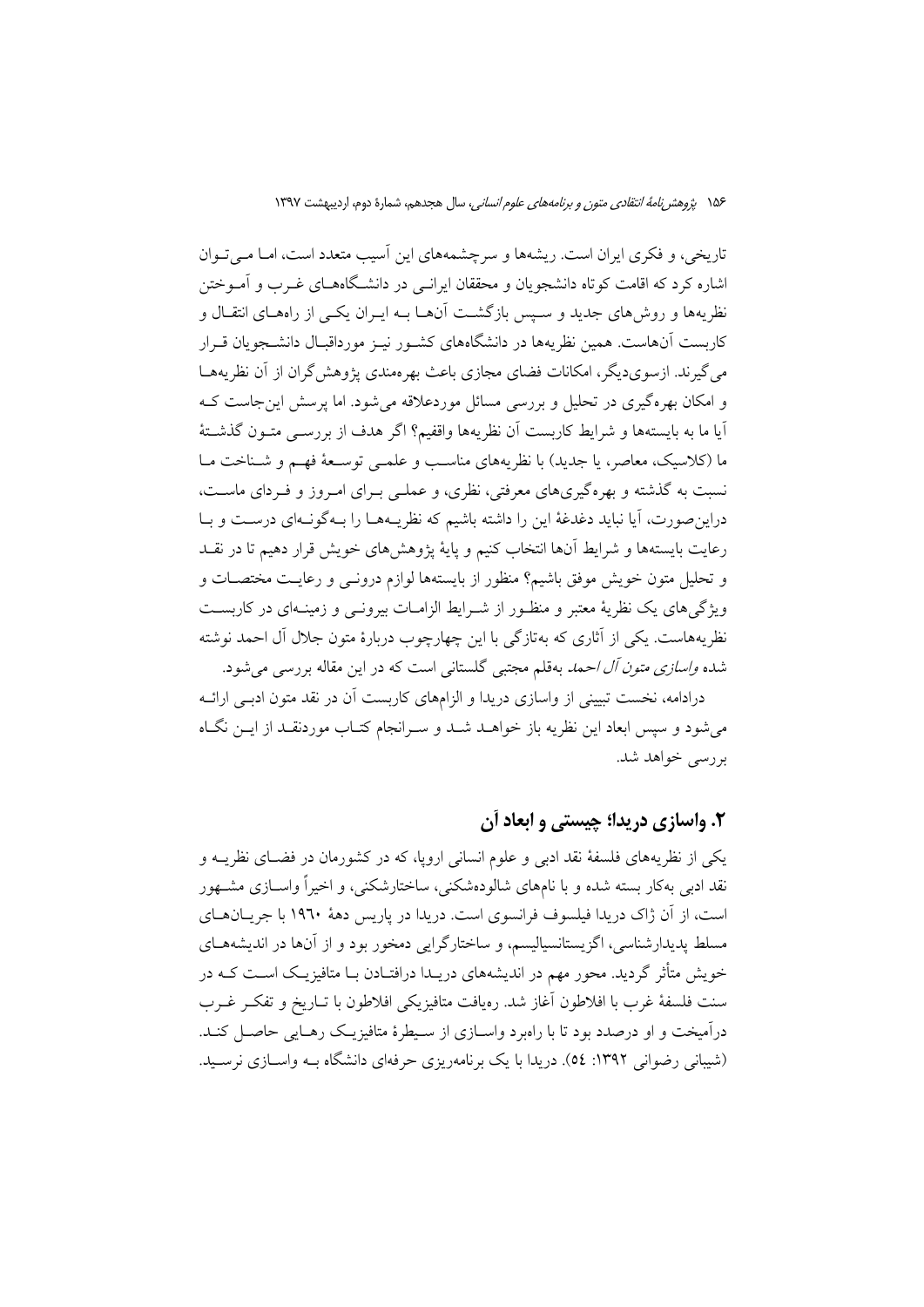او بسیار مطالعه می کرد و متن خوان قهاری بود. وی آثار پرشماری هم دارد و در همـهٔ آنهـا روحيهٔ انتقادي خود را به تفكر غربي ملحوظ مي دارد. رويكرد او متني اسـت و همـين نگـاه متنی است که اهمیت متن درمقابل مؤلف و خواننده برایش برجسته می شود. امـا مهـم بـرای دریدا مجهزشدن به آن چیزهایی است که خوانش و تفسیر متن می طلبد. دریدا جهان را مــتن م دانست: همهچیز در متن قرار گرفته است. «متن بافتهای از نشانهها یا بهتعبیر دریــدا ردهــا است و هرچیزی در جهان نشانه یا رد است. فهم و تجربهٔ متن نیاز به دانـش تفسـیری دارد» (مصلح و یارسا خانقاه ۱۳۹۰: ۲۰). بنابراین، پیش از آنکـه واســازی را، ســادهانگارانــه، فقـط یک استراتژی تلقی کنیم، باید بدانیم که سنت قــدرتمنــد تفســیری در پشــت اَن قــرار دارد. واسازی البته استراتژی است، اما باید به منطق درونی آن و شیوهٔ کاربسـتش آگـاه و در عمــل بدان وفادار ماند. واسازی را باید در نسبت با متن بهکـار بـرد. در نسـبت بـا مـتن، اصـل بـر استقلال متن و خوانش درست آن اسـت؛ خوانشــي دوســويه كــه مــتن و مؤلـف را درنظـر می گیرد. هر تفسیر و خوانش از متن نباید چونان یک جای گزین متن یـا مؤلـف تلقـی شـود (همان: ٦١).

ازسویدیگر، واسازی دریدا صرفاً درگیر انتقادی درونی و شالودهشکنی مـتن نمـی شـود، بلکه فراتر از آن با تضادها و سنتهای تاریخی کـه مـتن در درون آن شـکل گرفتـه درگیـر میشود. پس واسازی نوعی رویارویی با تاریخ و سنتها از مسیر متنهاست. دریدا میگوید:

مراد از متن محدود به گرافیک، کتاب، یا حتی گفتار نمیشود و نیـز نمـی تـوان آن را به فضاي ايدئولوژيک، نشـانهشـناختي، و معناشـناختي فروكاسـت. آنچــه مـن مـتن مي نامم در برگير ندهٔ همهٔ ساختارهاي واقعي، اقتصادي ــ تاريخي، نهادي ــ اجتمــاعي و درمجموع همهٔ مراجع قدرتِ ممکن میشود. پـس هـیچچیـز بیـرون از مـتن نیسـت  $(L, L)$  (دريدا ١٩٩٥: ١٤٨).

بدین ترتیب، نقد واسازی متون نسبت وثیقی با نقد و واسـازی سـنتهـایی دارد کـه در محيط أنها متن شكل گرفته است.

نکتهٔ مهم دیگر در مقدمات واسازی دریدا جایگاه ایده در تفکر افلاطونی و الگوشــدن اَن در نسبت تفکر غربی است: ذهن متافیزیکی ابتدا یک ایده می سازد، مثلاً ایدهٔ خیر یا ســعادت و بعد أن را در متن مستقر مي كند: مـثلاً سـقراط طـرفهـاي هـميرسـه را بـر محـور ايـدهٔ طراحی شده به گفتوگو وا می دارد و برای نمونه درنهایت سقراط است که بر سوفیستها برتري مي يابد (همان: ٦٣) اين نه برتري منش سقراطي، كه سلطة ايده است.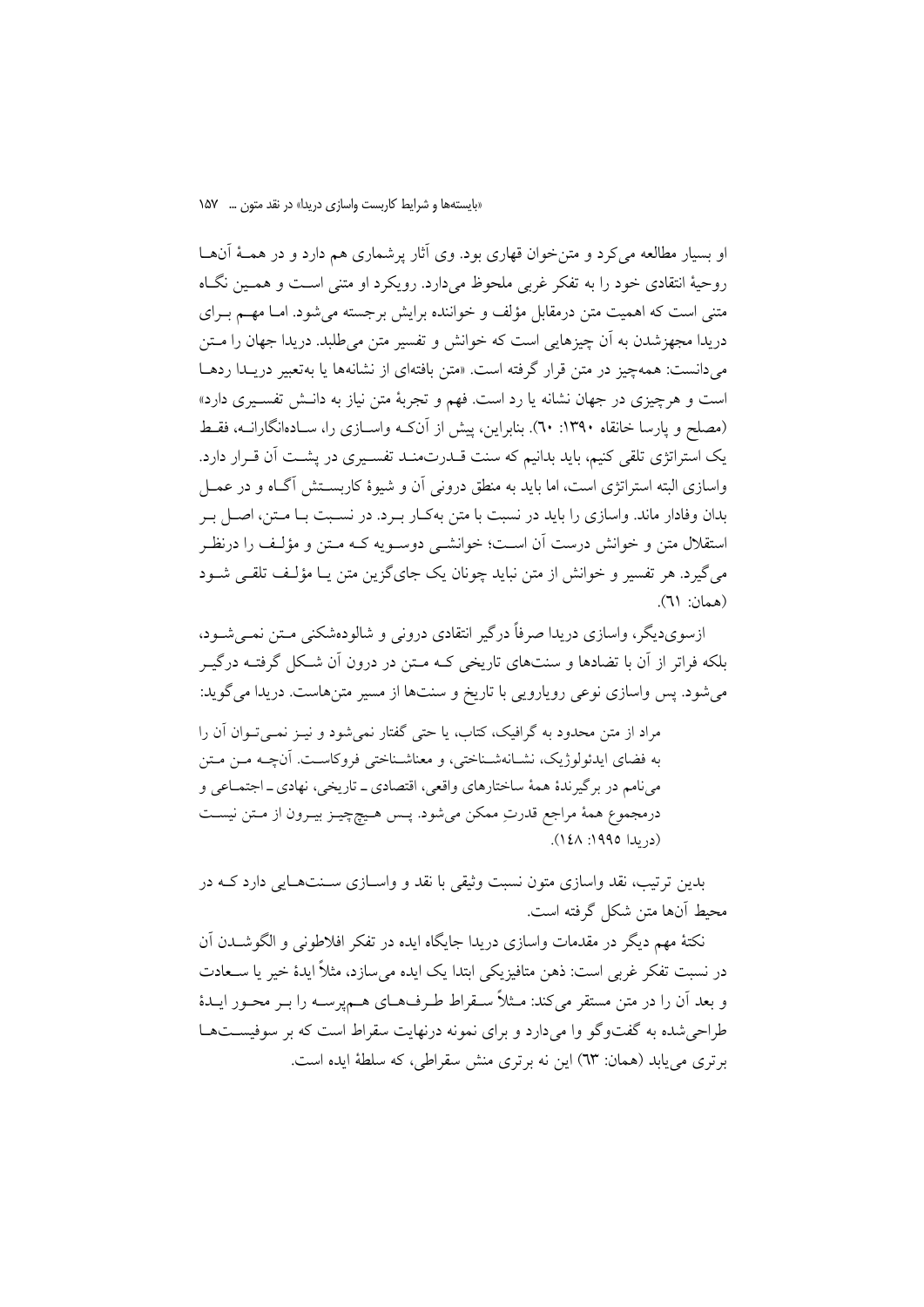تعبیر واسازی به استراتژی و راهبرد در ایران باعث درکی تکنیکی و ابزاری از آن شــده است و ما عملاً با واسازی استراتژیک یا راهب دی مواجـه شــدهایــم. ازآنجاکــه راهبـرد و استراتژی در کشور ما نه ازسوی فلسفه و نظریه، که از حوزهٔ نظامی گری، عمل سیاسی، و قدرت وارد متون نظري شده آن تنها بهسان مجموعهاي از چارهجويي ها بهعلاوهٔ ابزارهــا و تکنیکها دریافت می شود. حالِ آنکه در نزد دریدا واسازی ابتدا دغدغه و تعلق هرمنوتیکی و تفسیری در شناخت انسان و معنای هستی دارد و امر فهم در آن اولویت و تقـدم دارد و آنگاه به شکل و ابزار در راستای آن معنا توجه میکند. برای دریدا واسازی، که از خوانش متن جدایی ناپذیر است، در درجهٔ نخست به مسـائل وجـودی و روحــی خواننــده و مــتن باز مي گردد. در دريدا مقام خوانندهٔ متن وقتي كه متن را مي خواند يعني اين كــه در جريــان تفسیری متن شرکت میکند. دریدا به این فرایندِ خوانش متن خوانش صبورانه نام میدهـد (پارسا ۱۳۹۳: ۳۰). صبوری انسان تأویل گر تابع استراتژی و ابـزار نیسـت، بلکـه صـرفاً از دغدغههای وجودی و فهم معنا ناشی می شود. یک خوانندهٔ تأویل گر متـون بایــد پـیش از کاربست واسازی و انجام عمل نقد متنها، خود را موضوع خوانش کنـد. او بایــد اهلیــت تفسیر کسب کرده باشد. ابعاد وجودی یک تأویل گر باید درگیر «متفـاوت» خوانــدن مــتن بشود که بهبیان دریدا هم زمانبر است و هم به خواندن متون و منابع گوناگون و متنوع نیاز دارد (همان). بنابراین، کاربست واسازی دریدا پیش از هرچیز محتاج تکثر دیدگاه، مطالعـهٔ تنوع متنوع، و فكر و آمادگي براي تمرين آن در جريان واسازي است. براي همين است كه از حیث تجربی و واقعی مورد پژوهـی۱عـای معـروف در واســازی عمــدتاً بــه ســال۱هــای میانسالی و حرفهای پژوهش گران باز می گردد و کماند محققـان جــوانی کــه توانســتهانــد واسازی را در این دوره در نقد متون نویسندگان مهم و پراثــر بــهصــورت دقیــق و جــامع بررسی کرده باشند.

واسازی دریدا، برخلاف تلقی معنای راهبردی و استراتژی در ایــران، از راههـای کوتـاه و بدون پیچیدگی طی نمی شود، بلکه برعکس هرکس بایــد در واســازی راه خــودش را بــرود. دريدا شخصاً اين تجربه را داشت. خوانش او از *فايدروس* افلاطـون، *تـأملات دكـارت، نقــاـ* ق*وهٔ حکم* کانت، *پدیدارشناسی روح ه*گل، *سرمایهٔ م*ارکس، *پژوهشرهای منطقی ه*وسـرل، و هست*نی و زمان* هیدگر بر مشق دریدا در واسازی دلالت میکننــد. ایــن آثــار پــرحجم، متنــوع، متفاوت، پیچیده، و با زبانهای خاص خود هستند. اینکه تأویـلگـر آنقـدر آمـادگی داشـته باشد تا با این متون بسیار متفاوت گفتوگو و تفاهم کند این خـود تمـرین واسـازی اسـت. بهبياني هگلي واسازي يعني همهٔ واسازي، بدين معنا که يـک پـــژوهش واســـازانهٔ دقيــق طــي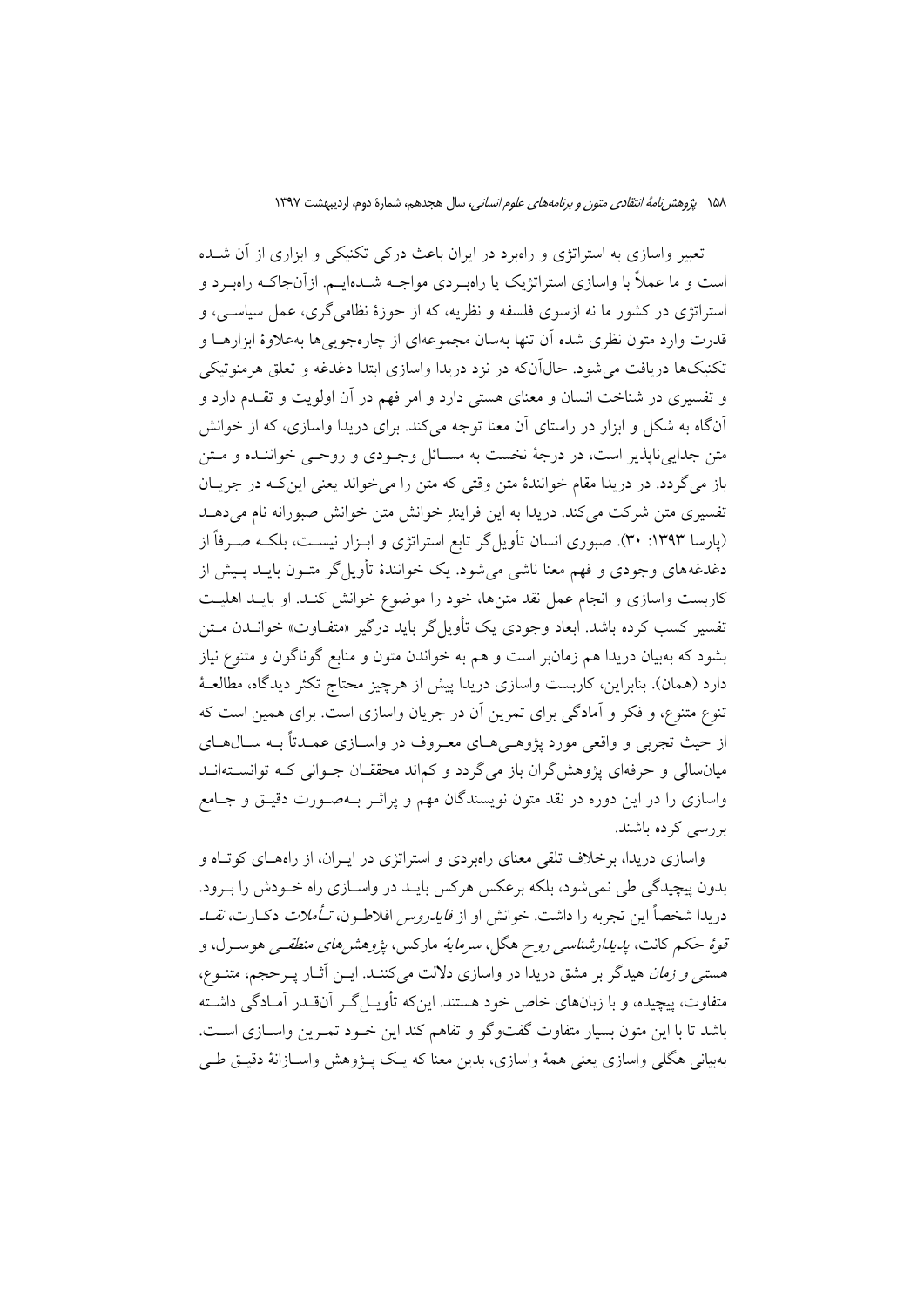چند مورد خود را نشان میدهد و این البته بهمعنای آغازنکردن نقد متون نیست. اما واسـازی در پایان تجربههای پژوهشی یک محقق کمال می یابد.

همهٔ شارحان واسازی دریدا بر جنبهٔ عملی این مفهوم تأکیـد دارنــد. ایــن تأکیــدِ درســت لوازم و شرایطی دارد که باید بدان توجه شود، درغیراین صـورت، از منطـق و هـدف آن دور مي شويم. جنبهٔ عملي واسازي يعني تمرين أن استراتژي در جريان خــوانش و تأويــل متــون. براي همين نمي تواند چونان يک چهـارچوب نظـري ثابـت و قـالبي در کاربسـت مصــاديق مختلف عمل کند. منظور از عمل اَمیختگی با ابعـاد وجـودی تأویــل گــر اســت، نــه ایــن کــه قاعدهمند عمل کردن معنا بدهد. تمرین درگیری و گفتوگو با متن در جریان واسازی باعـث برشدگی و فراروی متن و خوانندهٔ آن می گردد. واسازی اگر هم استراتژی باشد، کــه هســت، یک رویداد است، آن روی می دهد و رویداد همواره به محدودیتها و امکـانهـا نظـر دارد. برای همین جنبهٔ رویدادی است که دریدا هر بار نگاهی تازه و تعبیری نــو از واســازی ارائــه می کند که اشاره به وایسین تجربهها در خوانش متون دارد. این وضعیت بـرای خــود او هــم عجیب است و این ویژگی مثبت واسازی است. وضعیت مفهومی واسازی باعث شـده ک همواره از دریدا دربارهٔ چیست<sub>ی</sub> واسازی بپرسند و او هم پاسخ دهــد کــه *البتــه کــه هــیچچیــز* واسازی مرکب از مجموعهای قضایا، اصول، ابزارها، قواعد، تکنیکها، و روشها نیست. واسازي اصلاً موضوع محصلي ندارد (دريدا ١٩٩٦: ٢١٨).

واسازی تحلیل نیست، پس قصد معینی در پس آن نمی توان یافت. یک روش هــم نیســت و نمبي تواند يكي از روش ها باشد. تعريف وإسازي وإقعاً نــاممكن اســت (دريــدا ١٩٩١: ٢٧٢). مک کوئیلان نیز در تعریف:ایذیری واسازی گفته است: «ایــنکـه دریــدا اَن را حتــی یــک روش نمیداند، به این خاطر است که عبـارت فرانســوی pas de Méthode بــهمعنــای یــک روش نبودن است که در آن جزء pas دو معنا دارد: یکی نفی (not) و دیگـری گــام و ایــن دو روی هم بهصورت مبهم دلالت میکند که واسازی صرفاً یـک روش نمــیتوانــد باشــد (کايونو ٢٠٠٤: ٢٧٥).

رالف معتقد است وقتی که واسازی روش نباشد، تکنیک نباشد، و حتی یک عمل خاص هم نباشد، آنچه برجسته میشود فرایند دوجانبهٔ تعامل و تفاهم متن و خواننده اسـت و ایــن واسازی را به هرمنوتیک نزدیک میکند. دراین حالت، واسازی فرایندی می شـود کــه زنــده و فعال بودن متن هم بدان تحقق مي دهد. يس متن هم خصـلت واسـازانه دارد (همـان: ٢٧٤). درحقیقت، رالف اشاره دارد که تلقی واسازی چونان یک استراتژی نباید متن موردمطالعـه را به ابژه تبدیل کند، بلکه برعکس خواننده باید همواره تعامل متن و منتقد را احساس کند.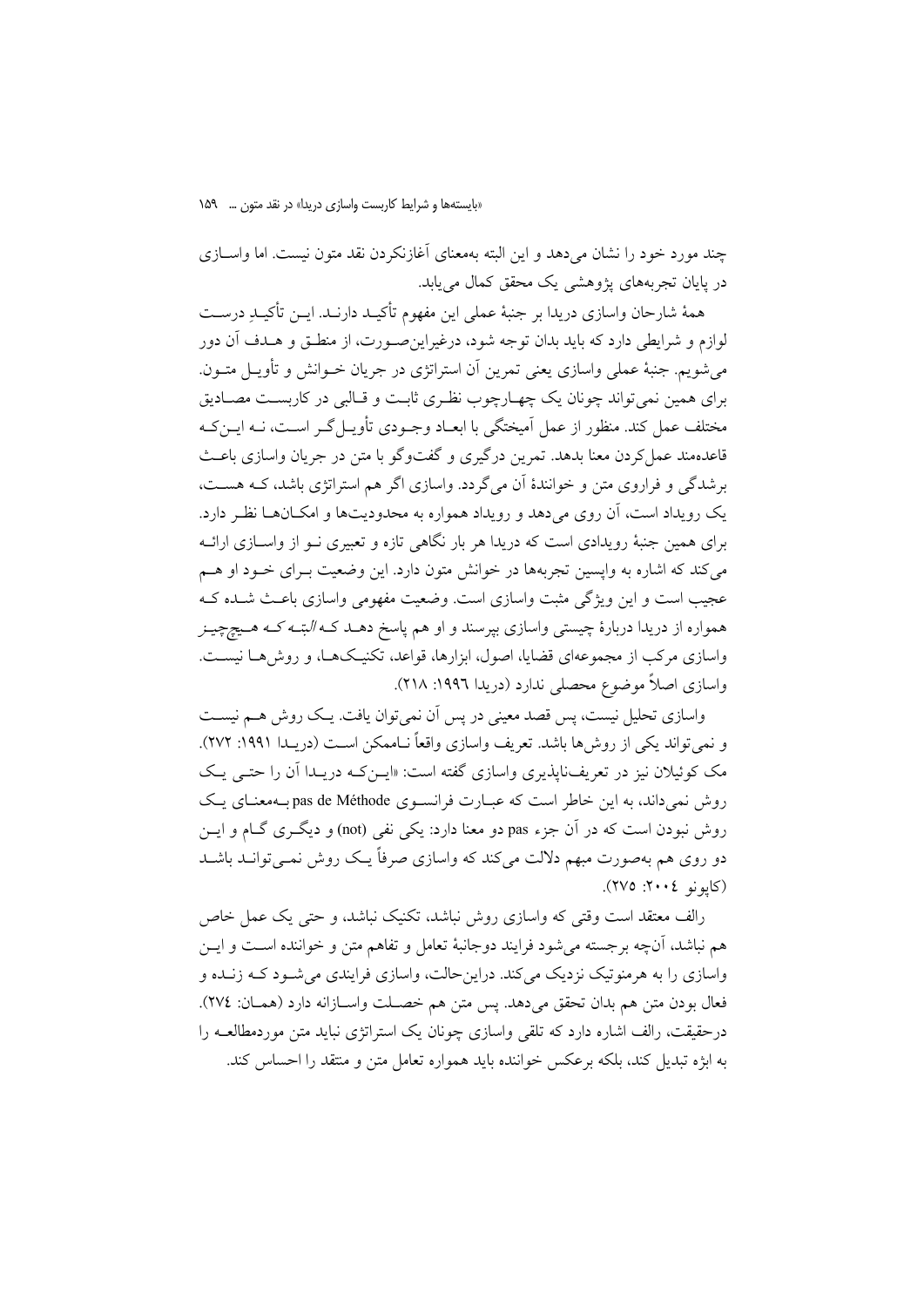این شرح و وصف هرمنوتیکی از واسازی بیش تر عامل محور (خواننده و مفسر) است تــا موضوع محور. این امر متن موردواسازی را از ابژهشدن باز میدارد. وضع روحی و دغدغههـا و دردهای مفسر و خوانندهٔ متن در گفتوگوی با متن در تحقق واســازی نقـش دارد. ســؤال پیشآمده بر همین مبنا این است که چرا فقط مـتن۱مـای خــاص باعـث کـنش تأویــلگـر و خواننده می شود؟ باید گفت که با نگاه دریدایی چالش خیزی مـتن و خواننــده در پــاگیری و معناداری و تحقق واسازی چونان یک استراتژی مؤثر واقع مـیشـود. تجربـههـای روحـی و وجودی مفسر در این چالش برانگیزی نقش دارند.

# ۰۳ واسازي؛ نظريهاي در گيرودار عمل

بسياري از شارحان و حتى كاربران نظريــهٔ واســازي از تعريــف آن بــهصــورت دقيــق اظهــار ناتوانی کرده و بر این تأکید دارند که تعریف آن بــهگونــهای در جریــان عملــی واســازی بــر پژوهش گر یا مفسر آشکار میشود. این اصطلاح در فضای نقد ادبی و روشنفکـری اروپــا و آمریکا سرنوشتی همچون اصطلاح مارکسیسم یافت؛ یعنی منازعات ایــدئولوژیک و سیاســی واسازی را از آنچه مدنظر واضع آن بود دور ساخت و آن را به مظروفی بـرای ظـرفهـای جوراجور بدل کند. این وضعیت در کشورهای جهان سوم که تجربههای نیم بنـد از مدرنیتـه دارند بیش تر مشاهده می شود. آنچه در فضای فلسفه، نقد ادبسی، و تحقیقــات علــوم انســانی این جوامع دیده میشود اقبال فزاینده به وجه ابزاری، تکنیکی، و روشـی واسـازی اسـت. در این فرایند شتابزدهٔ پیشفررضها، غایت و هدف اصلی واسازی و بهخصوص تجربهٔ عملـی دریدا در خوانش متون مختلف و پرشمار نادیده گرفته شد.

از سال های پایانی دههٔ ۱۹۹۰ در اروپا دیدگاههای تازهای به واسـازی مطـرح گردیــد کــه بهنوعی نقد و اَسیبشناسی اَثار قبلی را هم در بر دارد. در این رویکردها و تحقیقات ضــمن ارائهٔ تبیینهای دقیـتیتـر از واسـازی زمینـههـای تـاریخی، فرهنگـی، و فکـری در واسـازی موردتوجه قرار گرفت. در مطالعات پسااستعماری، که فضای تازهای برای واســازی بــهشــمار میرفت، بوطیقای کشورهای جهان سوم موضـوع واسـازی قـرار گرفـت و بـا آن امکانــات فکری، وجودی، و مفهومی کشورهای استعمارشده آشکار شــدند. ایــن ســابقه و زمینــهٔ نقــد مدرنیتهٔ کلاسیک را فراهم کردند. گراوز (Gravez) اسـتاد دانشـگاه بـراول معتقـد اسـت کـه فلسفة اصلي نظرية ساختارشكني دريدا گونــهاي بــازجويي (interrogate) (بــهنطــقكشــيدن) پیشفر ضهای اصلی اندیشهٔ غرب است و می کوشد تقابـل هـا و تضـادهای دوتـایی را، کـه زیربنای آن اندیشهاند، آشکار و افشا سازد (postcolonialweb.org).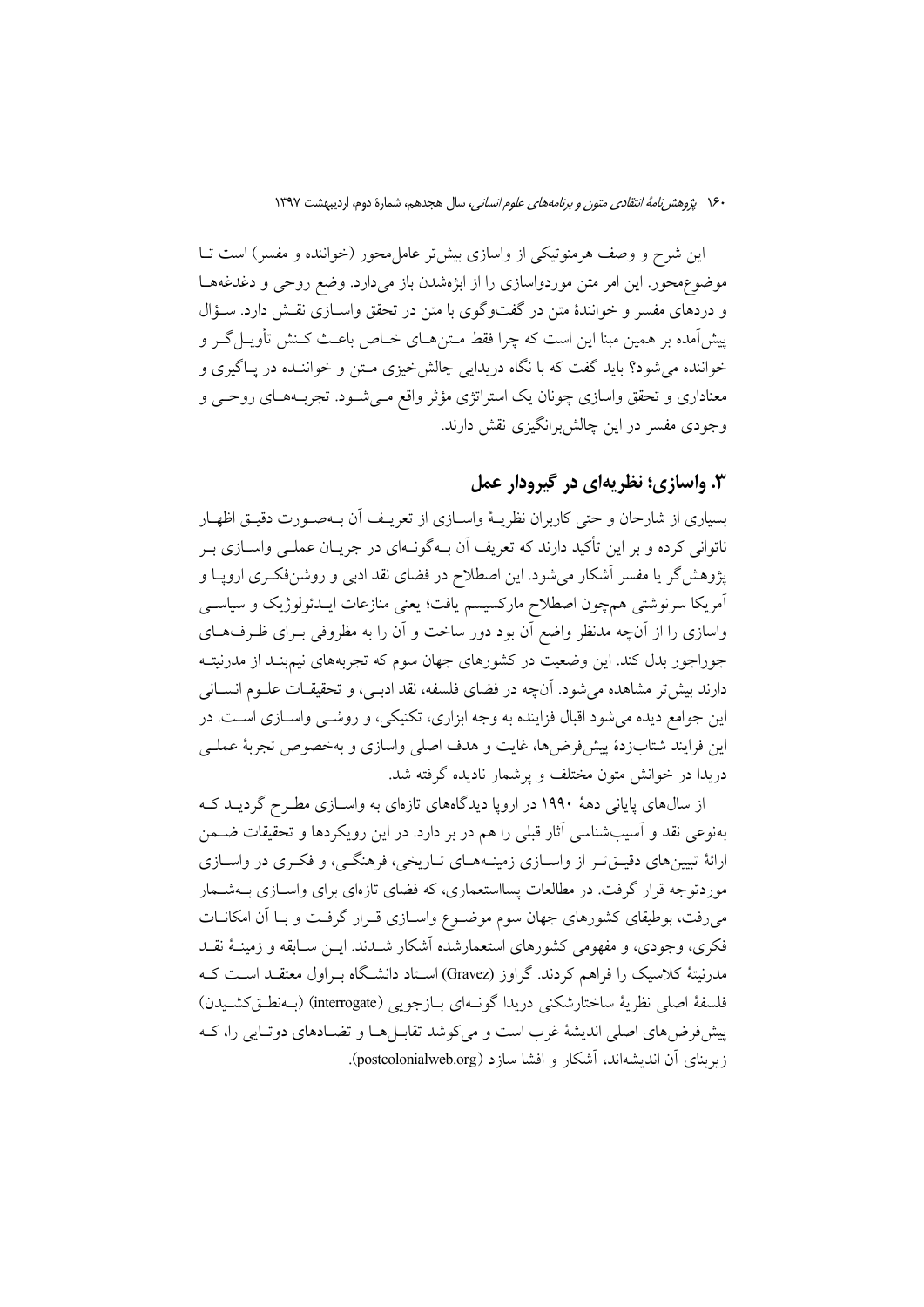در تلقی واسازی چون عمل (practice) انتقادی است که بــا نقــد اندیشــهٔ تــاریخی غــرب آغاز می شود. مهم ترین نقطهٔ موردنقد در واسازی بهچالش کشیدن مفهـوم «مرکـز» در اندیشـهٔ غرب است. دریدا در سخن رانی ۱۹۶۶ در دانشگاه جان هایکینز واقعیـات متـافیزیکی را، کـه به علم و فلسفهٔ غرب سروشکل دادهانـد، بــهچـالش کشــید. بــهنظـر او ســاختار متــافيزيکي زیربنای گفتمانهای علم و فلسفه را میسازد و این کار با تأسیس و تعیین یک «مرکز»، کـه مبدأساز و معناساز است، بر همهچیز چیره می شود (گراوز در سایت postcolonialweb.org).

مرکز زدایی و خصلت عملی واسازی آن را در شــمار ابزارهــا و رویکردهــای کارآمــد در .<br>نقد مدرنیته قرار داد. درست است که دریدا مرکز اقتدار و دوگانههــا متــافیزیکی را در متــون ادبی سراغ می گیرد و به نقد می کشد، اما او این کار را در درون فضای تاریخ و تمدنی غـرب و بهشکل تاریخی و با ملاحظهٔ سنتها پیش میبرد. یعنی وقتـی مـیخواهــد متنـی ادبـی و .<br>تاریخی را واسازی کند، ابتدا به زمینههــای تــاریخی و اجتمــاعی شــکل گیــری اقتــدار اشــاره می کند. اگر به مفهوم اییستمه در اندیشه و آثار فوکو و بـهخصـوص در *نظـم چیزهــا* توجـه کنیم، این واقعیت خود را نشان میدهد که تبیین و نقد دوگانه و دوتـاییهـا یـا تقابــلهــایی مانند زن/ مرد، شرق/ غرب، استعمار/ مستعمره، یا سفید/ سیاه، که همـه در عصـر مـدرن بـه دوگانهٔ مرکزی سوژه/ابژه ره می برند، بی آنکه به اییستمه توجه شـود نـاممکن خواهـد شـد. تقابلها در سنت و فرهنگ ریشه دارند و اییستمههـا هسـتند کـه در زیربنـای مـتن بـهگونـهٔ ناخوداًگاه (نویسنده) واقع می شوند بهخصوص از این جهت که بهنظر فوکو اییستمه ســاختار ناآگاه است و در عمل قدرت خود را اعمال میکند. پـس اقتـدارزدایی خودبـهخـود امـری تاریخی و سیاسی و اجتماعی است که از قلمرو تمدنی آغاز و در سطح متنها تحقـق عینـی مي يابد. همهٔ مفاهيم مورد نقـد واســازي شــامل جــوهر، ذات، قــدرت، اصــل، هويــت، و … ساختارشکنی می شوند تا بتوانند مرجعیتزدایی کنند. دریدا معتقـد اسـت کـه بایـد نخسـت مقولات و مفاهیم مرکزی در سنت غربی واسازی شوند. چون این مفاهیم و مقولاتانید ک به متنهای بعدی شکل و موجودیت می دهند.

در مقولهٔ مرکززدایی بهعنوان معیار اصلی واسازی بسیاری از پژوهش گران باور دارند ک غايت و سمت گيري فرايند مركززدايي «متنهاي ادبي» نقد قدرت و سياست در غرب است که به مفهوم اییستمهٔ فوکو اشاره میکند. ایروین بر این است که اگرچه ساختارشکنی دریـدا همهٔ حوزههای فرهنگی، جامعهشناسی، فرهنگ عامهٔ نظریهٔ ادبی، مطالعهٔ فیلم و رسـانههـا، و مطالعات جنسیتی را در بر می گیرد، باید توجه داشت که اینهـا همـه در ذیـل نقـد قــدرت اتفاق میافتند. درگیری با قدرت و سیاست محـور اصـلی واسـازی دریداسـت. ایــن اصـلی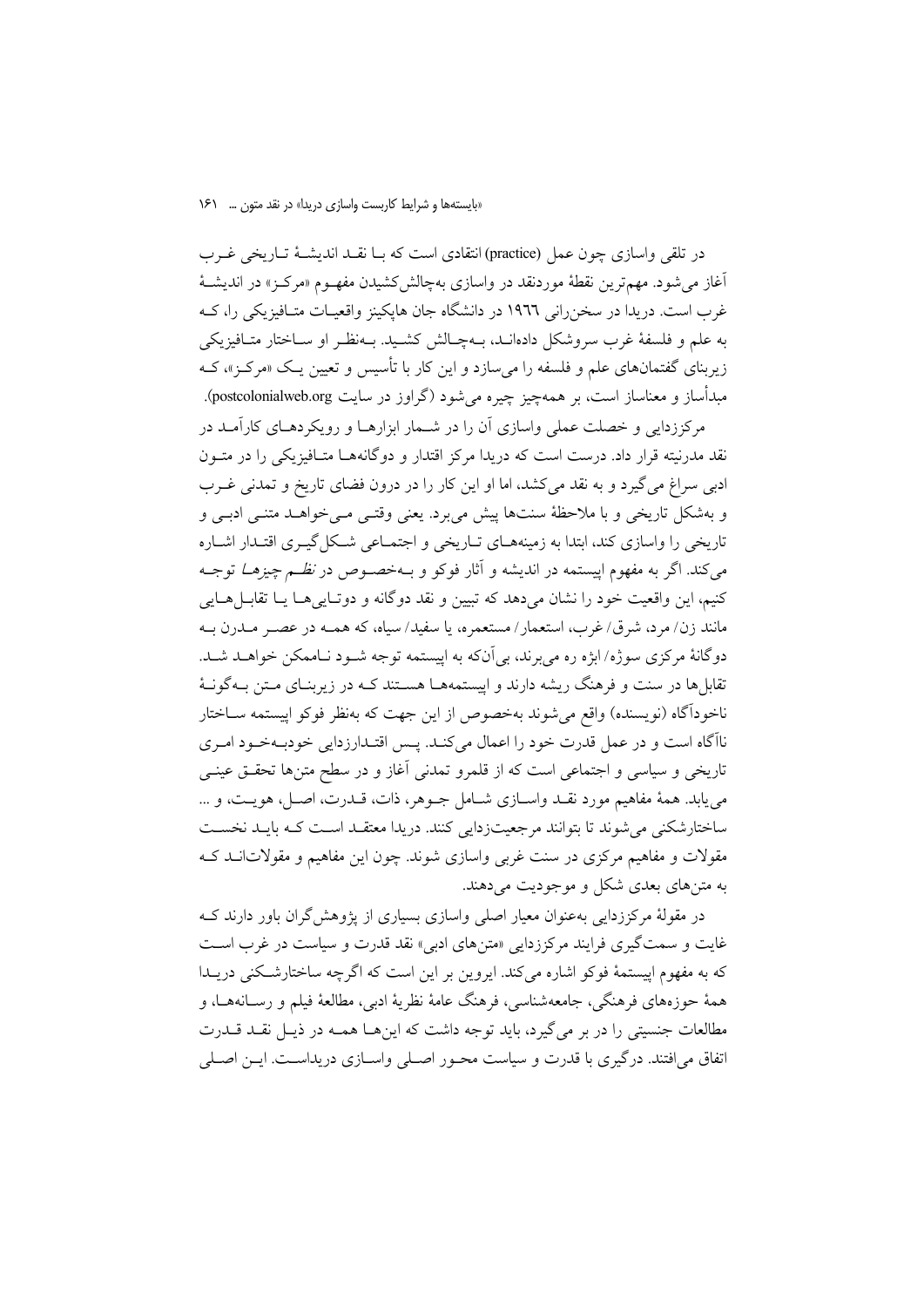است که باید محور پژوهش گران علاقـهمنـد بـه واسـازی باشـد (ایـروین ۲۰۰۸: ۵٦). بیـان ابروین ناظر به این است که واسازی بـا اصـل قــدرت تــنش و ناســاز گاری پــدا مــی کنــد و ازآنجاکه دستکم در مدرنیتهٔ قــدرت در سیاسـت جلــوهگــر شــده، درگیــری بــا قــدرت و سیاست ضامن درک و بهخصوص عملیکردن واسازی در نقد ادبی و نظریه و فلسفه است.

## **٤. معرفي كتاب**

كتاب *واسازي متون آل احمد؛ سوژه، نهيليسم، و امر سياسي،* نوشتهٔ مجتبي گلستاني، مركب از شش قسمت اصلی است که نویسنده آنها را در فهرست آورده و زیر هرکدام عنوانهـایی ذكر كرده است: اين قسمتها نه نام بخش دارند و نه فصل. فقط در متن، و نــه فهرســت، بــا عددهای ۱ تا ۵ آمدهاند. کتاب یک عنوان با نام «پس پشتِ گفتار» دارد کـه بـهنظـر مـی[یــد پیش گفتار یا مقدمه یا دیباچه باشد. به همین سیاق اثر فاقد نتیجهگیری نیــز اســت. ایــن نــوع چيدمان ظاهراً بــا روش و خواســت نويســنده همــاهنگي دارد، بــهخصــوص ايــن كــه عمــداً نتیجه گیری را، که القای معنای معین می کند، به خواننده واگذار کرده است. قسمتهای کتاب تابعی از برنامهٔ بررسی نویسنده در موضوع متون آل احمد است که شامل موارد زیر میشود:

١. سياست مؤلف؛ ٢. سياست مذكّى؛ ٣. سياست سلامت؛ ٤. سياست حقيقت؛ ٥. سياست سوژه. کتابنامه و نمایه نیز در پایان اثر آمده است. در مقدمهٔ اثر، نویسنده میکوشـد مـدعا، هـدف، و روش خـود را بـرای تبیـین ادعـایش در جهت هدف خود باز کند. او دو هدف دارد: ١. درافتادن با اقتدار و مركزيت متون آل احمد؛

٢. توسعهٔ فضای نظریه و نقد ادبی به مباحث بنیادین.

نویسنده بهتصریح می گوید روش او در این کتاب و برای دو هدف فوق واسازی است؛ یک رامبرد و استراتژی برای خوانش متن (گلســتانی ١٣٩٤: ۹). آنگــاه کمــی آن را توضــیح می دهد. سپس در پر تو همین توضیحات مدعی می شود کـه در آثــار آل احمــد یـک ســوژهٔ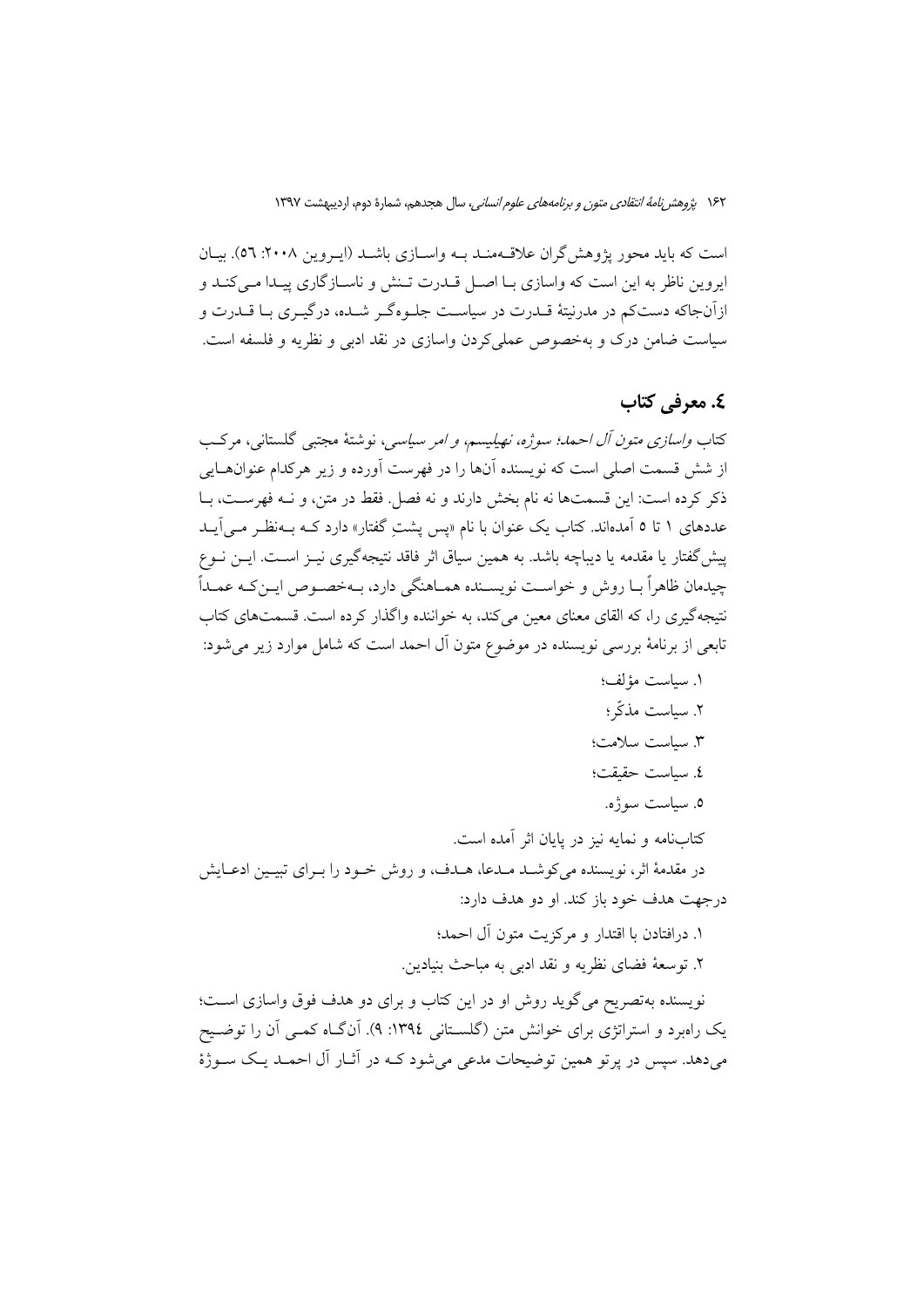مرکزی مقتدر نهان و آشکار است که معنای متن را تعیـین مـی کنـد. بـدین صـورت کــه در درون رابطهٔ ساختاری دوسویهٔ نهیلیسم-امر سیاسـی تقابـل هـای دوتـایی (ناسـاز) را تولیـد می کند. مرجع محوری آثار به تولید گفتمانی می(نجامد که ازیکسو انســان معاصــر را اســیر قفس آهنین ماشین و تقدیر می بیند و ازسویدیگر به تغییر بنیادین وضع موجـود چشــم دارد (همان: ١٠). نویسنده سپس در تکمیل چهارچوب نظری \_ روشـی کـار خـود نهیلیسـم را توضيح مي دهد و نتيجه مي گيرد كه تجربهٔ مدرنيتـهٔ متـون آل احمـد بدبينانــه و يــوچگرايانــه است. سوژه (روشنفکر) انسانی بدبین و بهشدت دچار احسـاس تنهـایی و ازخودبیگـانگی است. رهایی از این وضعیت رسیدن به مدرنیسمی ارتجاعی است که حاصل برساختن یک واقعيت تازه (غير حقيقي) و ضديت با مدرنيته، انسان، و دموكراســي اســت. بــر ايــن اســاس، آل احمد تلقی تقابل و ستیز از امر سیاسبی دارد کـه بـه ضـدیت بـا مدرنیتـه مـی|نجامـد و فرجامش دوگانهای تقابلی و ستیزنده است (همان: ١٢). نویسنده می خواهد بگوید کـه عمــل سیاسی مبتنی پر یک نظر سیاسی است؛ یعنی سیاست از نظر و نگرش حاصل می شـود. بـرای همین است که عنوان مشترک همهٔ فصل های کتاب سیاست در زمینههای چندگانه، حقیقـت، مذکر، سلامت، و … است. نویسنده در تأییــد ایــن ادعــا، بــه آرای کــارل اشــمیت، الهــی دان سیاسی آلمانی، اشاره میکند که امر سیاسی را مبتنـیبـر یـک تجربـهٔ نهیلیسـتی و بــهشــدت دولت محور براسـاس تقابـل دوسـت/ دشـمن ترسـيم مـى كنـد (همـان: ١٣). امـر سياسـى شديدترين و آخرين حد خصومت اسـت و هـر خصـومت اقتباسـي هرچــه بــه نقطــهٔ اوج نزديکتر گردد، سياسي تر مي شود (همان: ١٤).

با گذر از تعریف مدرنیته، امر سیاسی، سیاست و نهیلیسم، و نتایج مترتـب بــر ایــن نــوع نگاه نویسنده مجدداً با اشاره به واسازی به هدفهـای خـودش اشـاره مـیکنـد و درنهایـت ساختار کتاب را توضیح میدهد و سرانجام نتیجه میگیرد کـه نتـایج زیــر از ایــن واســازی بەدست آمدە است: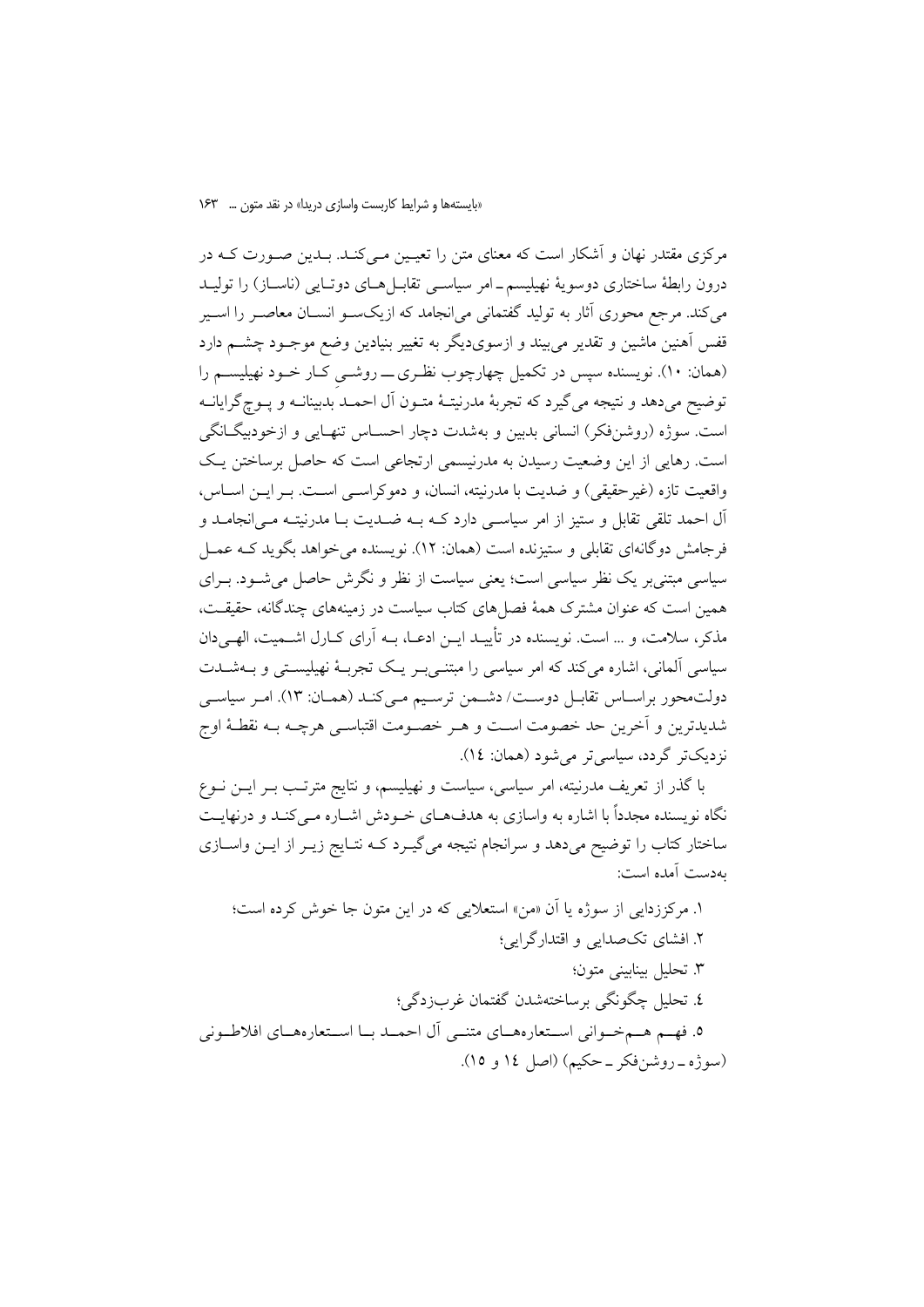# ۵. روش شناسی نویسنده و کاستی های آن

یکی از کاستی های بنیادین آثاری که به نقد متون ادبی و روشن فکری ایران مـی پر دازنــد ایــن است که آنها دربرابر مجموعهٔ گستردهای از متنها قرار دارند و بدون اشــراف بــه حــدود و ثغور چگونگی تولید این آثار و منطق یا منطقهای حـاکم بـر محتـوای آنهـا بـه نقــد آنهـا می پردازند. آگاهی بر این که متون ادبی و روشنفکران معاصر ایـران در چــه فضـای فکـری، سیاسی، و اجتماعی ای تولید شدند و دارای کدام ابعاد و جوانب و چه زبانی بر آنهــا حــاکم است، می تواند به منتقد و نویسنده در انتخاب نظریه یـا روش مناسـب در نقـد آنهـا کمـک مؤثری کند و نتایج پژوهش از اعتبار و اصالت بـیشتری برخـوردار شـود. کتـاب *واسـازی متون آل احمد* شدّیداً از این نارسایی معرفتی ــ نظری و روشی رنج میبرد. جــلال آل احمــد روشنفکر و کنش گری بود که آثار متعددی دارد که شامل مقاله، داستان، ترجمه، مشـاهدات، سفرنامه، خاطرهها، و نامهها مـی گـردد. وی انبـوهی از یادداشــتهـای منتشرنشــده دارد کــه درصورت انتشار عمومی ابعاد تازهای از بسیاری موضوعات را آشکار خواهید سیاخت. او از سنخ افرادي بود كه زندگي و آثارش بسيار درهــمتنيــده و از هــم جــدايي نايذيرنــد. نوشــتن داستان، سفرنامه، و … برای او یک کار حرفهای نبود که در محیط کار خویش بنشـیند و هــر روز بخشی از کار نوشتن را پیش ببرد. او، که تجربـهٔ رسـمی اَموزگــاری داشــت، توانســت بهصورتی هدف،مند، و نه در قالب گردش گر، به برخی کشورها بـرود و حاصـل آن@ا را در قالب سفرنامه چاپ کند. او داستانهای کوتاه و بلند دارد و زبان خاصـبی بـر آثــارش حــاکم است. فعالیت سیاسی و اجتماعی آل احمد را نمی توان از زنـدگی خصوصـی و حرفـهای او جدا انگاشت. هر پژوهشی دربارهٔ آل احمد باید به این وضعیت و موقعیتهای او در جامعـه و شکل گیری آثار در سایهٔ این تجارب و موقعیتها توجه جدی داشته باشد.

نویسندهٔ کتاب *واسازی متون آل احمد* به این اصل روش شناسی ـ نظری تــوجهی نــدارد. او گزارشی از روند متنهایی که موضوع بررسی او هستند، نمـیدهـد. آنهـا را طبقـهبنـدی .<br>نمی کند و به خواننده توضیح نمیدهد که برای پژوهش خویش کدام آثـار را برمــیگزینــد و چرا و چگونه آنها را مطالعه و خوانش می کند. ایــن اقــدامات جزئــی از مقــدمات پـــژوهش است کـه فقـدانش بـه اصـالت و وزن کـار اَسـيب مـي(نـد. مؤلـف کتـاب بـهجـاي ايـن روششاسی، که لازمهٔ کار است، پیشفرض هـایی را مطـرح مـیکنـد و براسـاس آنهـا بـه بررسی متون می پردازد، حال آنکه همین پیش فرضها ادعاهـایی هسـتند کـه بایـد در پایـان كتاب آزمون شوند. از جمله:

١. تجربهٔ مدرنیته در متون آل احمد به نوعی بدبینی نهیلیستی انجامیده است.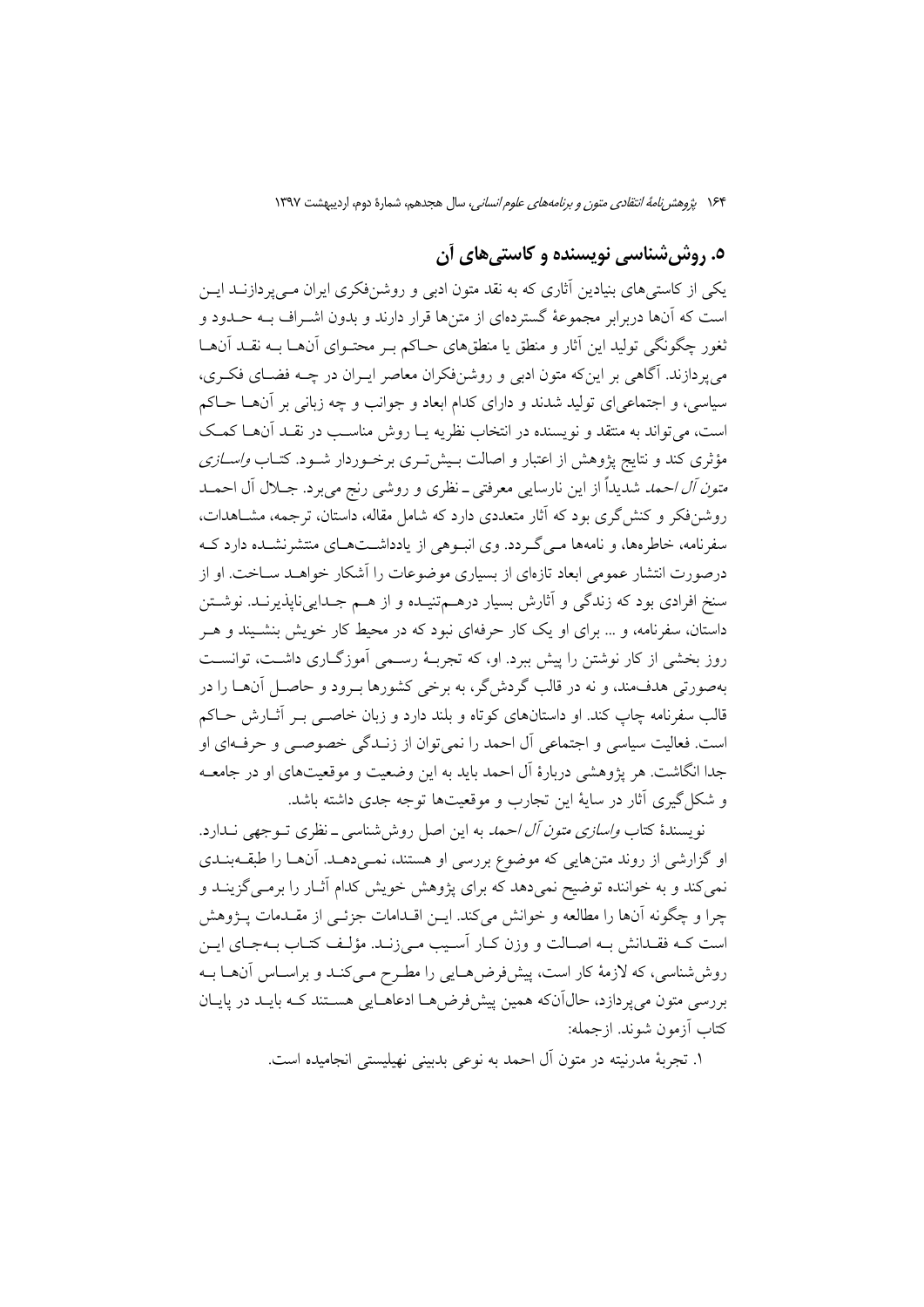«بایستهها و شرایط کاربست واسازی دریدا» در نقد متون … ۱۶۵

۲. آل احمد در دههٔ ۱۳٤۰ به محافظـهکـاری رادیکالیســم از نــوع موجــود در جریانــات راست افراطی می گراید. ۳. آل احمد دچار یأس وجودی و ناچار به دستوپازدن برای رهایی از نهیلیسم میشـود (همان: ۱۱).

این سه پیشفر ض، درحقیقت، سه ادعای کلی است و باید در مسیر کار روشــن و مــورد تأييد يژوهش قرار بگيرد. حال]نکه در نتيجهگيري، که البته کتاب چنين بحثي نــدارد و فقــط نویسنده در مقدمه می گوید که فصل پنج نتیجهگیری است (همـان: ۱۸)، چنـین چیــزی بــاز می شود. فصل پایانی کتاب بـه سـاختار نثرهـای آل احمـد مـی پـردازد نـه آن خصوصـیات انسانی ـ شخصیتی که در بالا ادعا شده است؛ بدبینی و نهیلیسم، محافظهکاری و رادیکالیسم، و یأس و بدبینی سه خصلت موردادعای نویسنده دربـارهٔ جـلال (از خـلال بررســی متــون) است که البته هرگز تبیین و شناسایی نمی شوند.

اگر نویسنده در مقدمات کتاب چهارچوب نظری قــدرتمنــد و روش۵شناســی دقیقــی را انتخاب می کرد و برنامهٔ پژوهش را براساس آن پیش می برد، به نتایج تفکیکشـدهٔ برآمـده از تحقیق دربارهٔ اولاً شخصیت و منش فکری و مشی عملی آل احمد و ثانیاً مـتن داسـتان۱مـا و أثار او نائل می آمد. اگر براساس پژوهشهای جدی و فراوان دربارهٔ محدودیتهـای تحقیـق در آثار ادبی و هنری بپذیریم که متن های ادبی ابژههای منفعل و مادی نیستند که بهسادگی در اختیار و در مشت یژوهش گر باشند، آنگاه در انتخاب چهـارچوب بررســی و روش(شناســی تأمل بیش تری به خرج می دادیم. داستان و متن های ادبی ــ روشنفکری به دلایل زبانی و فنی این قدرت را دارند که از دام تحلیل های خشک علمی بگریزند و گاه پژوهش گــر را بــه کــام خود بکشند. عارضهٔ فقدان چهارچوب نظری و روش شناسی سبب شده است کـه نویســندهٔ *واسازی متون آل احمد د*ر دام ظاهر نوشتههای آل احمد گرفتار شود. آثار مهم و تعیین کننــدهٔ ادبی و هنری در همهٔ جوامع بهسان رودخانههـایی خروشـان و آرامانــد کــه شــناخت آنهــا بی شناگری و توان لازم منتقد را به مسیر خود می کشد و از ساحل دور می کند.

# ٦. درآمیختگی جدایینایذیر متون آل احمد با عمل

چنانکه در بحث از واسازی دریدا اشاره شد، مفهوم واسازی با ابعاد عملی زنـدگی علمـی و فكرى و اجتماعي دريدا درآميخته است. در اين جا به همين اصل «وحدت نظـر و عمــل» در متون آل احمد اشاره مي كنيم كه ازقضا اصلاً موردتوجــه نويســندهٔ كتــاب *واســازي متــون آل*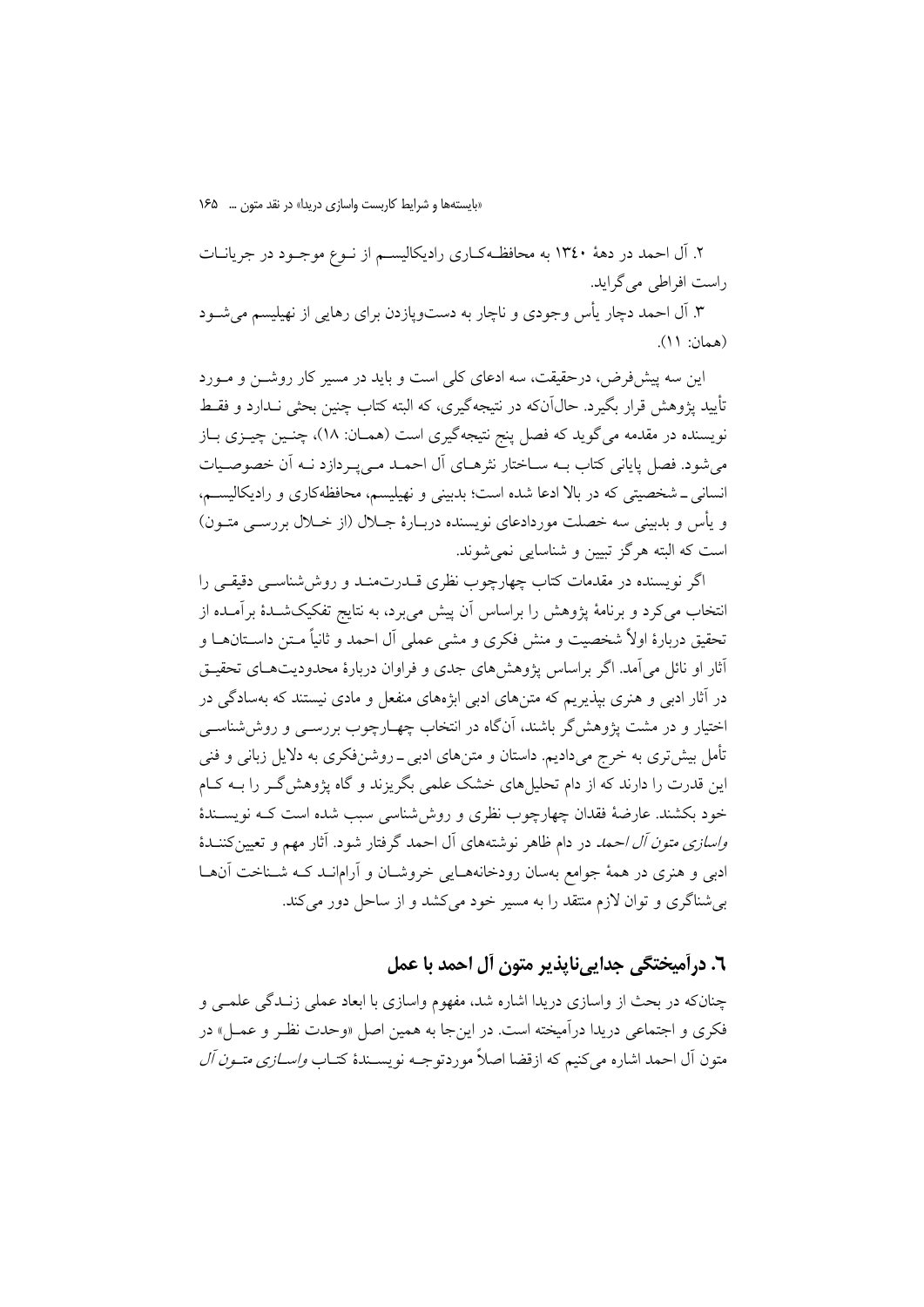احمه قرار نگرفته و نتیجه قضاوتی صوری و با پیش فرضهای آزموننشده دربارهٔ آل احمــد است. متون آل احمد در مسیر سه نوع عمل (پراکسیس) فکری ـــ سیاســی و اجتمــاعی رقــم خوردند، عمل آموزگاري، عمل سفر، و عمل بنايي جديترين عرصهٔ عمـل بـراي آل احمـد تجربهٔ آموزگاری وی بود. آموزگاری آل احمد پیش از آنکه فعالیتی رسـمی و اداری باشـد. یک پراکسیس وجودی و مشق روحی برای خودش محسوب می شد. بهتعبیر دانـایی گــویی معلمي رختي بر قامت جلال بود و خوي و طبع ثانويهٔ او. او در همـهحـال و بـا همـهكـس منش و رفتار معلمی داشت. اینها سؤالهای او بود از هرکس که می دیـد: «چــه خوانــدهای، چه می خوانی، چه نوشتهای، در فکر نوشتن چه مطلبی هستی» (کایینی ۱۳۹۲: ۲۶۹).

هیچ آموزگاری در عرصهٔ روشنفکری معاصر ایران نتوانسته است چون آل احمد تجربـهٔ معلمی را به خلق اثر تبدیل کند و در داستان بلند *مدیر مدرسه و نفرین زمـین د*ر ایــن زمینــه برجسته و حاوی ابعاد ناب وجودی و روحی معلم در نسبت با انسانهــا هســتند. اگــر ايــن تجربهٔ اَموزگاری نمی بود، قطعاً چنـین داسـتانهــای اثرگــذار و بــا فضــای واقعــی را اکنــون نداشتیم. سلوک معلمی آل احمد در فضـای داسـتانهــای او کــاملاً مشــهود اسـت و از ایــن جهت نمي توان ميان آثار و تجربهٔ عملي فاصلهاي ديد؛ ما شــاهد تجربـهٔ عينــي تحقــق اصــل «وحدت نظر و عمل» درمورد آل احمد هستیم. «کلاسهایش بههیچوجه تـکصـدایی نبـود كه معلم درس بدهد و شاگردها صمّ بكم گوش بدهند يا جزوه بنويسند» (همان: ١٧٠).

تجربهٔ بنایی و خانهسازی آل احمد در روزهایی شکل گرفت که فضـای کودتـای ۱۳۳۲ بود، گویی او در شب و روزهایی خانه می ساخت و دیوارها را بالا می آورد کـه خانــهٔ وطــن درمعرض ويراني بود (شاكري ١٣٩٥: ١٨٨). آل احمد خانهٔ خودش در تجريش را بــهدسـت خود ساخت و خود درکنار عملهها و بناها مشارکت جدی داشت. ما در آثار آل احمـد اگــر دقیق و عمیق شویم، درمی یابیم که آنکه خانه می سازد بهسـادگی نمـیتوانـد بـه ویرانـی آن دست زند و این از فهم سیاست ایرانی خارج است. تجربهٔ سوم آل احمـد در حیطـهٔ عمـل، سفرهای هدفمند وی بود که تأثیر جدی در تولید متن داشت. افزون بــر ســفرهای خــارجی که اشاره گردید، بخش مهمی از آثار آل احمـد در یـک گفـتوگـوی فکـر و عمـل شـکل گرفت. تاتنشین های بلوک زهرا، سرگذشت کنـلـوها، خـارک درّ تـیم خلـیج، و … برخـی دیگر براثر سفرهای آل احمد تولید شدهاند. فهم نسبت میان سفر و تولید آثـار و زبـان آنهـا دراینخصوص محتاج پژوهشهای جدی است. متأسفانه این تجارب ارزش،مند عملـی، کــه در شکل گرفتن متون آل احمد نقش جدی داشتهاند، اصلاً مدنظر نویســنده قــرار نمــی گیــرد. حال آنکه واسازی در مقام استراتژی متضمن دو جنبه به این ابعاد است.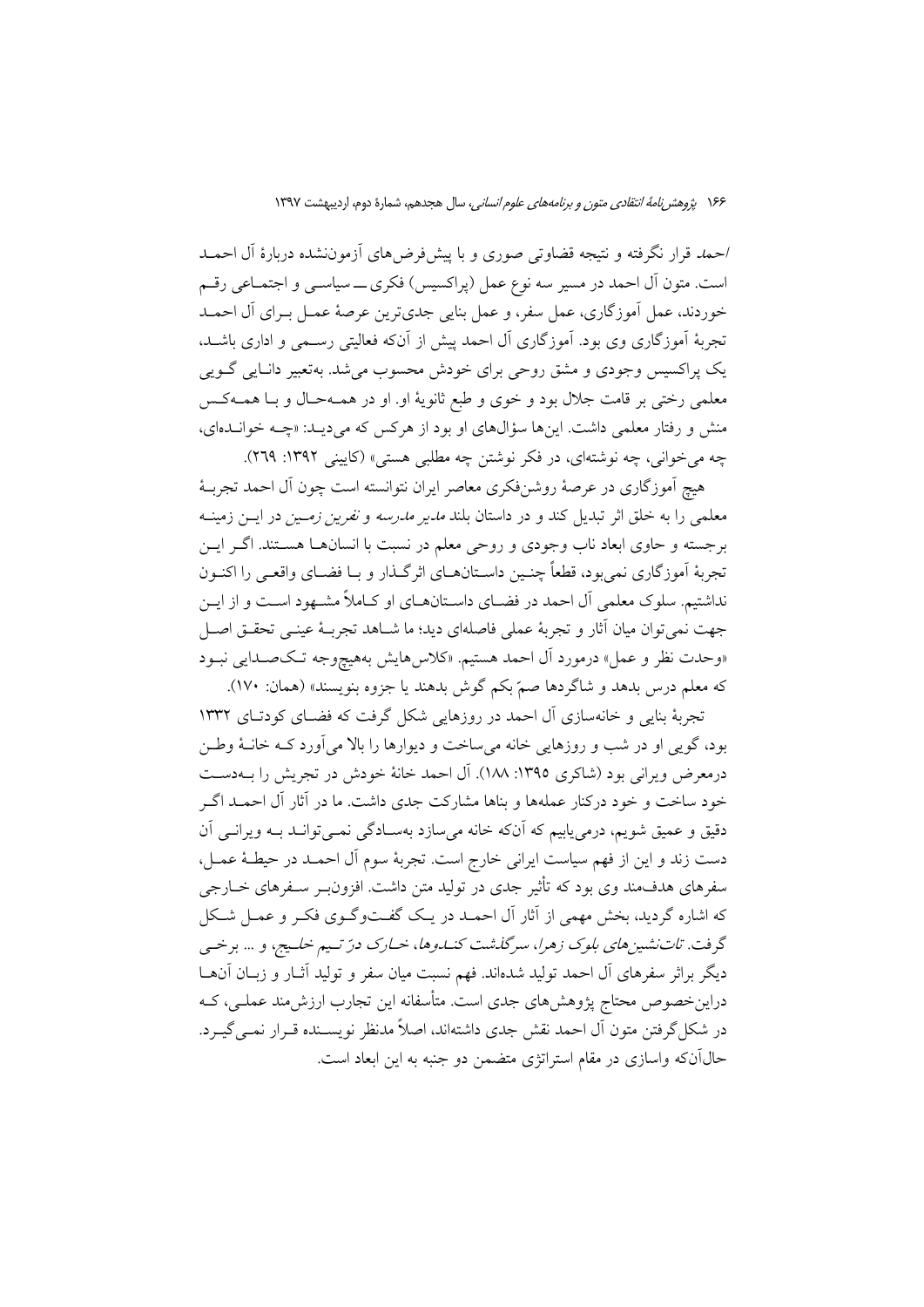فصل اول کتاب با نام «سیاست مؤلف» بهصورت ناگفته و اظهارنشده، چهارچوبی نظـری را برای کتاب رقم می زند. آنچه نشانههایی بر این فصل می توان ارائه داد به قرار زیر است:

۱. تلقی از آل احمد بهعنوان فرد سیاستگذار «policy man» کـه بـرای تــدوین و تــألیف أثار خود پیشاپیش برنامهٔ عملیــاتی دارد. سیاســتهــا و سیاســتگــذاریهــای آل احمــد در متونش باعث توليد و بازتوليد اقتدار مؤلف مي شود (گلستاني ١٣٩٤: ١٥).

۲. در متون آل احمد یک خداوندگار حضور دارد که در میان متون حکمرانبی مبی کنـد (همان: ٢١). او تـكـصـدا و أوامحـور (شـفاهي) اسـت (همـان: ٢٠)؛ يـك مـتن اسـتعلايي (همان: ١٩) داراي سلطة مرئي و نامرئي (همان: ٢٣).

۳. آل احمد یک مهندس است که ساختمان متن را طراحی و برمیسازد. مهنـدس سـوژهٔ مطلق است و یک اسطوره است (همان: ٢٤).

٤. متون آل احمد بیش تر شفاهی انـد، هرچنـد در قالـب نشـر و نوشـتار باشـند و سـخن شفاهی در درجهٔ اول دلالت بر یک من استعلایی و مقتدر دارد. در متون آل احمـد قــول بــه تقدم طبيعي گفتار در شيوهٔ نثرنويسي مؤلف متجلي شده است (همان: ۲۸).

این روش نویسندهٔ کتاب *واسازی متون آل احمد* درواقــع چنــین مــی|نگــارد کــه مــؤلفـی به نام «اَل احمـد»، هـمچـون يـک سياسـتگـذار، سياسـتهـايي از جـنس مردسـالاري و مذکرگرایی ( فصـل دوم)، یزشـکـهحـوری و درمـانگـر (فصـل سـوم)، و حقیقـتگــویی (فیلسوف۔حکیم۔معلم) (فصل چھارم) متن را خلق و بـهتعبیـر بھتـر طراحـی و چیـدمان می کند. پس بدین ترتیب فصل های ۲، ۳، و ٤ ابعادی از نتایج سیاستگذاری هـای مؤلـف را در حوزههای روابط زن و مرد (سیاست مذکر) سلامت و حقیقت باز می گویند.

اما أيا «أل احمد سياست گذار و مهندس» واقعاً همان أل احمد متن هاي اوست؟ أيــا ايــن آل احمد، که در مقام اسطورهٔ مذکر مدرن ازسوی نویسنده (گلستانی) معرفی می شـود، بـا آل احمدی که درمجموع زیست او تجربه شده و شکل گرفته نسبتی دارد؟ باید گفت خیـر. آل احمد نویسندهٔ کتاب *واسازی متون* یک سوژهٔ گزینشی از برخی آثار و آن هم بخش۵هایی از آنهاست. همیشه آثاری از متفکران هیئت اعترافنامه دارند، دیگر خبر از یک سـوژهٔ مقتــدر مرکزی نیست، بلکه نویسنده می کوشد یی آمدهای آن مرکز گرایی را آشکار کند. نوشــتههــای اعتراف نامه بیش تر دعوت از دیگران برای همدلی، مشارکت، و بهتعبیر گادامر بهجـای آوردن است تا اعمال قدرت یا یک اندیشه به خواننده. برای همین است که اعترافنویسی هـا مـورد علاقهٔ خوانندگان قرار میگیرد. آل احمد دو اثر مستقیم اعترافنامهای دارد؛ یعنی یک *چـاه و*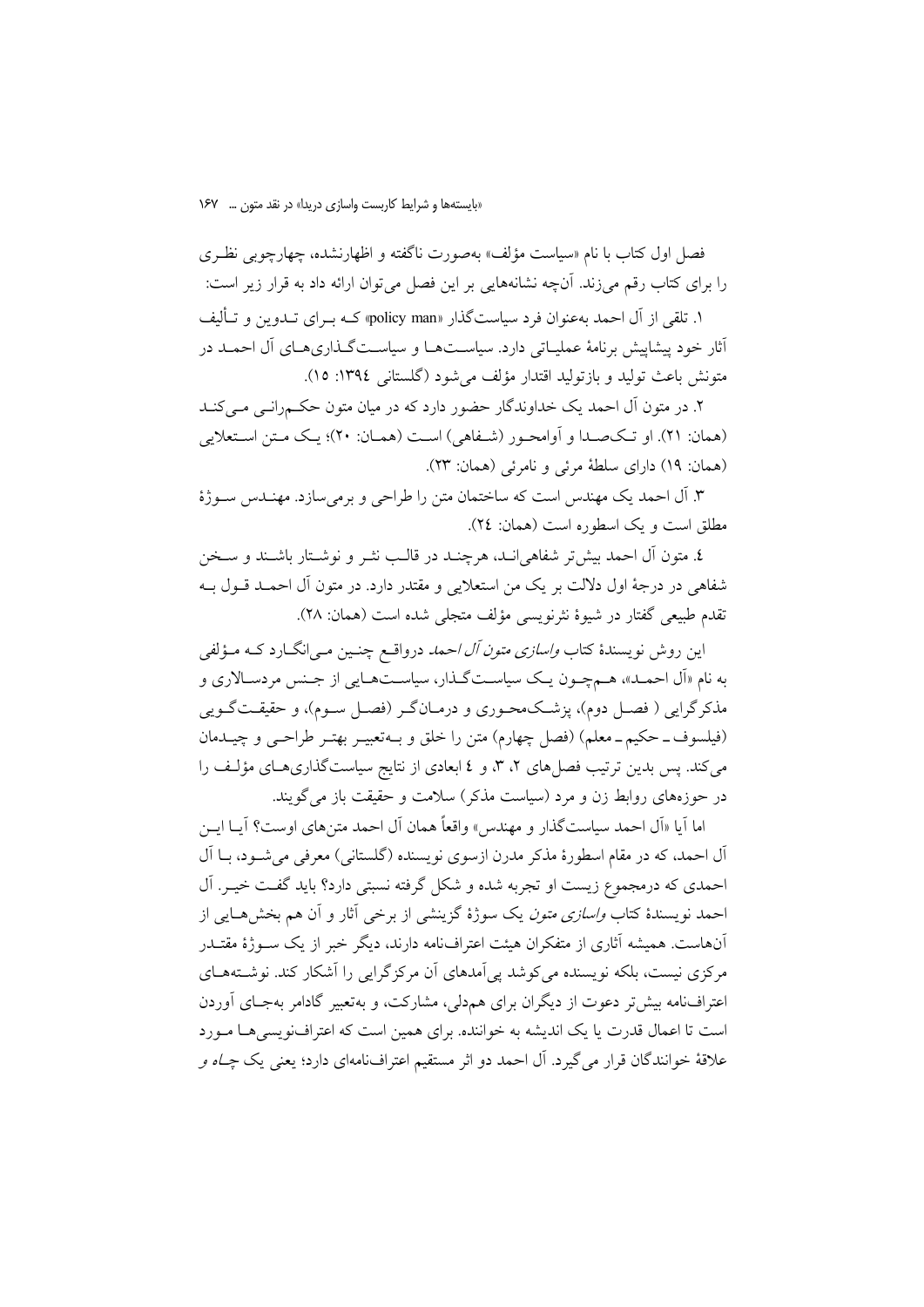*دو چاله و سنگی بر گوری.* البته در لابهلای آثار دیگرش هم بـه ایــن سـبکوســیاق مطــالبی دارد. اما سخن این است که با استراتژی واسازی و با اهداف مجتبی گلســتانی نمــی تــوان بــه نقد اين گونه آثار پرداخت.

اعترافنامههاي أل احمد يكبعـدي نيسـت و فقـط بــه رابطـهٔ يـكســويهٔ ســوژه/ابــژه فروكاسته نمي شود. در أن ابعاد وجودي انسان، ستيز و تقابل بوطيقا و سياست، تقابــل ســنت و تجدد، ستم بر زنان و نقد مردان و مردسالاری، غمخواری برای بشر، و … دیده مـیشـوند و اینها صرفاً با استراتژی واسازی قابل تبیین نیستند. برای نمونه آل احمد در قسمت ششــم سنگی بر گوری، که در گورستان میگذرد، پایان اعتراف را به دیالوگی صــمیمی بــا عمقــزی (خدمتکار خانهٔ پدری) اختصاص میدهد و در آنجـا از نقـش قصــه (بوطيقــا) در كــاهش رنج جاودانگی بشر، که از زمان گیلگمش در یاد مانده، می گوید. در این گفتوگو، کــه بایــد آن را در فضای مسلط جهان استعماری و حاکمیت اسـتبداد سـنت و سیاسـت داخلـی درک کرد، بوطیقا و قصه همچون پناهگاهی برای انسان ترسیم می گردد.

## ۷. نهیلیسم و محافظه کاری و رادیکال بودن آل احمد

نویسنده در بحث اثبات نهیلیسم و محافظهکاری بـرای آل احمـد نظریـهای ارائـه مـی/کنـد و براساس أن نتيجه مي گيرد كه شكست جنـبش چـب در ايـران و مـاجراي تـودهايبـودن أل احمد باعث سرخوردگی وی می شود. پس از کودتای ۱۳۳۲ در پیش فرضهای آل احمـد گسستی ایجاد می شود که اختصاصاً در دههٔ ۱۳٤۰ به محافظهکاری و رادیکالیسم مـی|نجامــد (گلستانی ١٣٩٥: ١١). آنگاه از این وضعیتِ شکست در آرمانشهری، پأس وجـودی نتیجـه گرفته می شود و پدین ترتیب یک قاعدهٔ هسته شناختی ناگزیر تلقی می گردد (همان صفحه). بر این ادعای نویسنده، که میکوشد در فصول کتاب پی گرفته شود، چند ایـراد اساســی وارد است: اول اینکه اساس نقد واسازانهٔ دریدایی بر نقد متن است و نــه عقایــد نویســنده، دوم این که دریدا واسازی را بهمثابهٔ کل در نظر می گیرد که در آن نظر و عمل بهعنوان امـر واحـد و همزمان نقد می شوند، و سوم اینکه این نوع پأس و پوچگرایی یـک انفعـال و امـر سـلبی است و نه ايجابي، و به همين دليل نمي تواند به توليد اثر خلاقه بينجامد.

ازسویدیگر، نویسنده توجه ندارد که نهیلیسم در فلسفهٔ قرن بیستم دو نوع اسـت: یکـی سیاسی و دیگری فلسفی. در نهیلیسم سیاسی تندروی و محافظهکاری یی آمـد آن اسـت و در فلسفی و نهبلیسم وجودی است که نومبدی و پأس حاصیل می شبود. شباید آل احمید در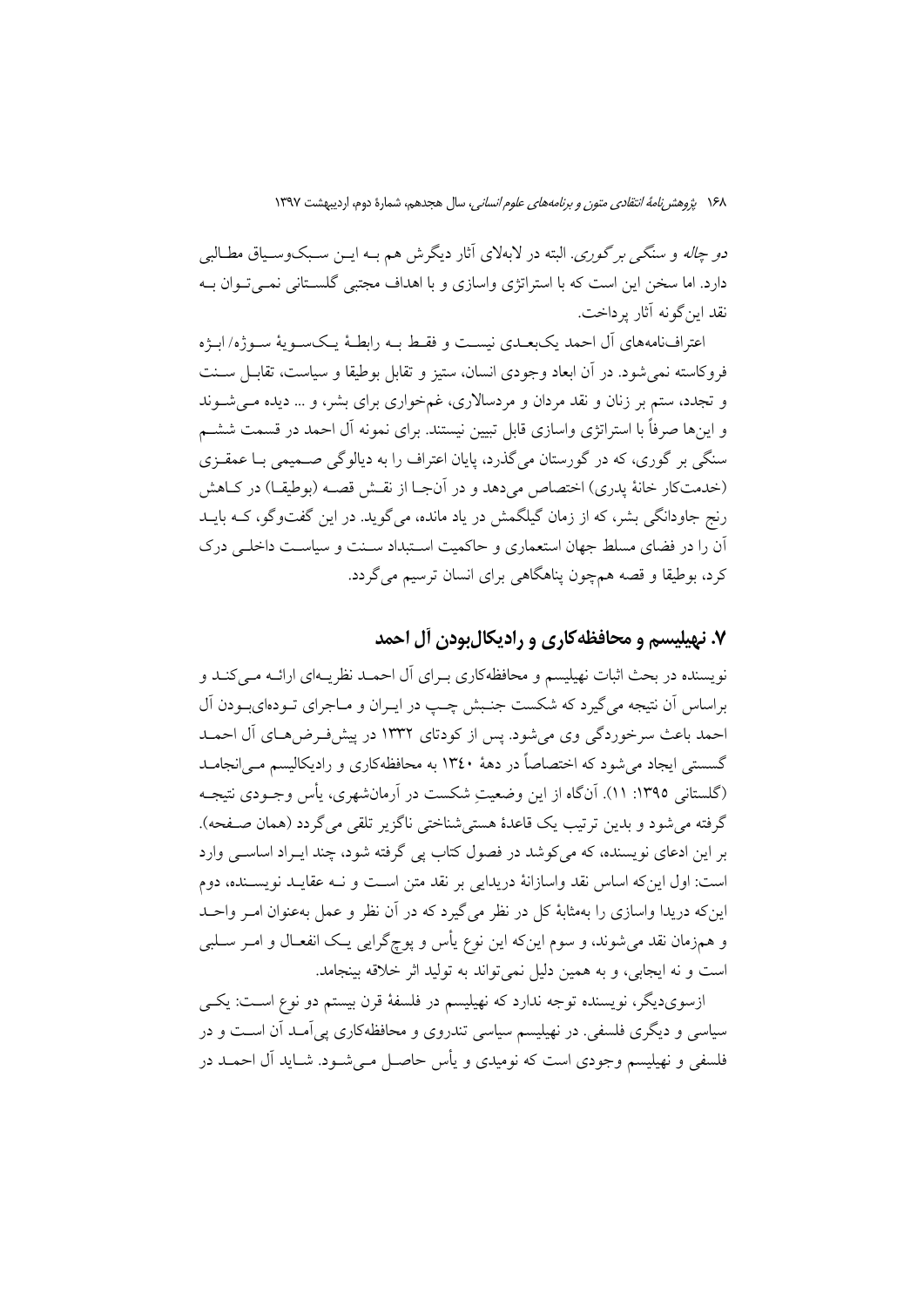کوتاهمدت پس از کودتا دچار نهیلیسم سیاسی شده باشد، همچنانکه در آثـار اخــوان ثالـث، فروغ، شاملو، و … این دیده می شود. اما هرگز این افراد و بهخصوص آل احمد دچـار یــأس وجودي نشدند. نوع زندگي و آثار آنها از اين مقوله بهدور است. در ميان نويسـندگان ايـران فقط صادق هدایت به پأس وجودی دچار شد که خود این پأس سرچشمهٔ زایندگی اسـت و البته با يوچي فاصلهٔ زيادي دارد. يوچي بي معنايي است، ولي نهيليسم گـمکـردن معناســت و برای همین باید گشت و پیدایش کرد.

### ۸. نتىجەگىرى

كتاب مجتبي گلستاني اثر مغتنم و درخور اعتنايي در نقــد و نظريــهٔ ادبــي ايــران اســت. ايــن نویسندهٔ جوان میکوشد با زبان رسا، تهی از جانبداری و وفادار به سنت و روش علمـی و نظری، به بررسی موضوع بپردازد. اگر او پیش از پرداختن به نویسندهای مانند آل احمــد، بــه نویسندگان کماثرتر و با آثاری معدود و کمابعـاد مـ<sub>ی </sub>یرداخـت و واســازی را مــی آزمــود، در مراحل يختگي و كسب تجربهٔ بيش تر بهتر مي توانست با كسي مانند آل احمـد درگيـر شـود. این بهمعنای سرسیردن به تابوی آل احمد در فضای ایران نیست، بلکـه بــه ایــن نکتــه اشــاره می کند که آل احمد و کسانی مانند او (شاید علی شریعتی، نیما پوشیج، یـا صـادق هـدایت) محصول زمانهای پیچیده و درگیری وجودی و تمامعیار آنها با سرنوشت جمعـی خــویش در جهانی پرتنش بودند. این باعث شد اندیشه و عمل و زیست آنان بهگونهای رقسم بخــورد که بهسادگی نمی توان با آن مواجه شد.

نويسندهٔ کتاب برای کاربست واسازی باید بهشیوهٔ تعامل دریـدا بــهعنــوان واضــع ایــن شیوه با متن گفتوگو میکرد. دریدا متنها را بهعنوان دغدغهٔ وجودی و بـهدنبـال فهـم و معنا مي يافت. او هرگز متن هـاي هگـل، افلاطـون، هوسـرل، يـا هيـدگر را چونـان ابـژه نمی انگاشت، بلکه در قدم نخست با آنها مأنوس می شد. بدین معنـا کــه شــرط رفــتن بــه درون ساختار اثر و تخریب آن آشنایی و انس با آن است. اما نویســندهٔ *واســازی متــون آل* احمد چنین تجربهای نداشته است. خوانش مـتنهـای آل احمـد و درک حـال و مقـام او بهعنوان انسانی آگاه و مسئول بهتر می توانست زمینهٔ کاربست واسازی را فراهم کند. بـرای .<br>نمونه، داستان بلن*د مدیر مدرسه* اگر با نگاه واسازی بررسی شود، واجـد نقــدهای اساســی به نظام آموزش و پرورش ایران در دورهٔ پهلوی از حیث آشـکارکردن ناسـازههـای آن در جامعهٔ ایران و نتایج آن است.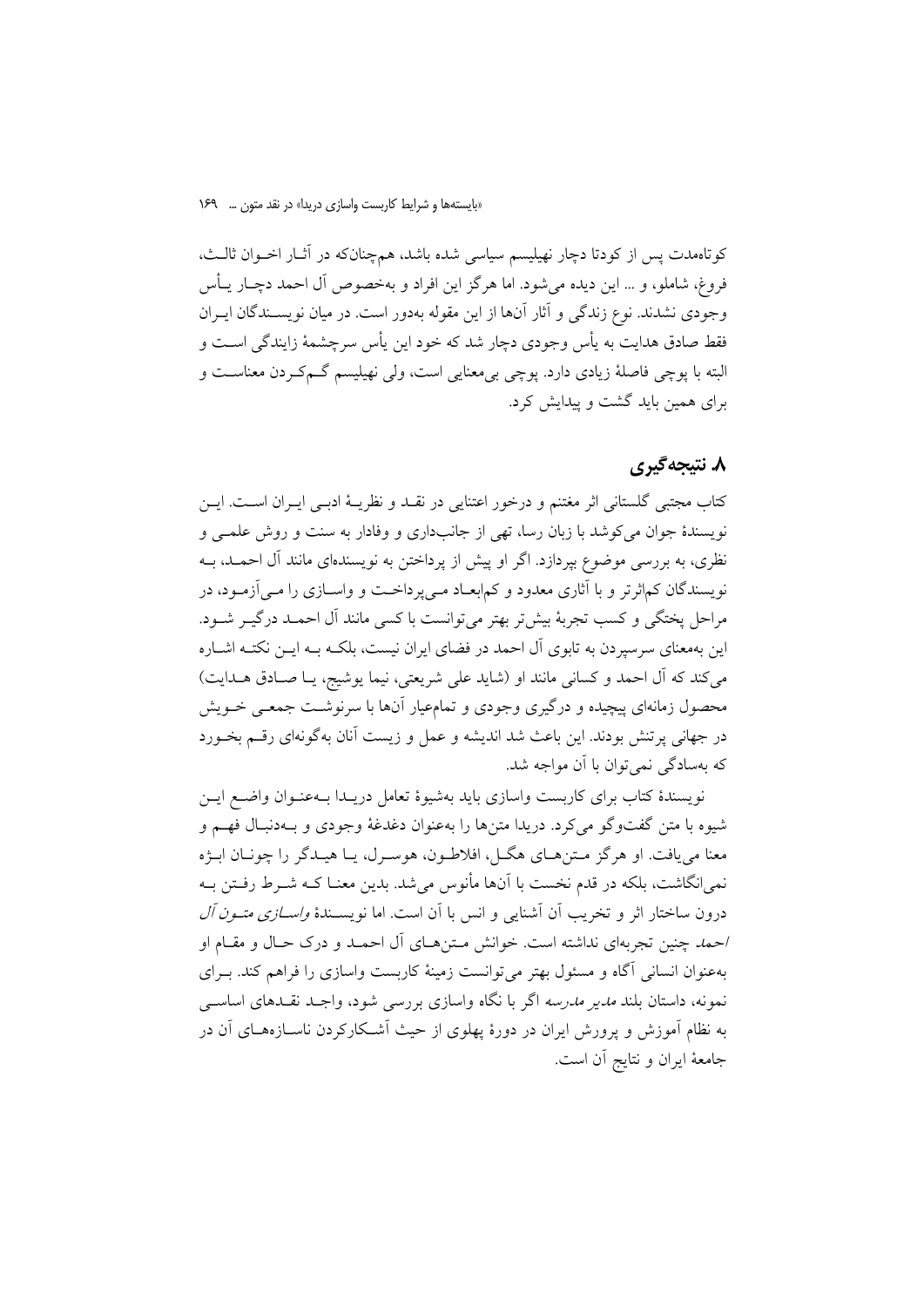در کتاب گلستانی بهدلیل پیش فرض نویسنده، مبنی بر وجود مرکز اقتدار در مــتن هــای آل احمد که خود نویسنده است، آل احمد در مقام یک سیاست گذار یا مهندس چلبوه میے کنید که تمام مقدرات انسان بهدست اوست و او دیگرها اعم از زن، کودک، جامعه، کلمـات، و … را ابژه و دستمايهٔ خود مي کند. درصورتي که سوژهٔ مدرن در اييستمهٔ خود اتفاق مــي افتــد و امکان تولید دوگانه در سنت ایرانی نیست. شاید اگر اییستمهٔ اندیشـهٔ ایــران را درنظـر داشــته باشیم، مرکز فرهنگی ایران و عامل مقتدر آن فرمان(وای مسـتبد و شـخص حـاکم باشــد تــا سوژهٔ مبتنے پر تقابل.

#### كتابنامه

- اسپیواک، گایاتری چاکراوورتی (۱۳۸۳)، «دریدا و واسازی»، ترجمهٔ امیر احمـدی آرمـان، *زبـانشـناخت*، ش ۱۱. پارسا، مهدی (۱۳۹۳)، «خوانش *دربارهٔ گراماتولوژی؛ بخش اول نوشتار پیش از حـرف*، اثـر ژاک دریــدا»، مجلةً كت*اب ماه كليات*، س ١٧، ش ٤. شاکری، سیدرضا (۱۳۹۵)، *تن و زبان فارسی: پژوهشی دربـارهٔ انســان ایرانــی*، تهـران: پژوهشــگاه علــوم انسانی و مطالعات اجتماعی، جهاد دانشگاهی. شیدای<sub>،</sub> رضوانی، فیروزه (۱۳۹۲)، «بررسی مفهوم تصمیمناپذیری ازمنظر دریدا؛ خوانشــی از آثــار نقاشــی عليرضا اسبهيد»، فصل نامهٔ كيم*ياي هنر*، س ٢، ش ٩، زمستان. كائيني، محمدرضا (١٣٩٢)، دو برادر؛ ناگفتههايي از زندگي و زمانهٔ جلال و شـمس آل احمـل، خـاطرات محمدحسین دانایی، تهران: اطلاعات. گلستاني، مجتبي (١٣٩٤)، *واسازي متون جلال آل احمد؛ سوژه، نهپليسم، و ام*ر س*ياسي*، ت<u>هران:</u> نيلوفو. مصلح، على اصغر و مهدي يارسا خانقاه (١٣٩٠)، «واســازي بــهمثابــهٔ يــک اســتراتژي»، مجلــهٔ *متافيزيـک*، دورهٔ جدید، س ۳، ش ۱۱ و ۱۲.
- Balkin, J. M. (1987), Deconstructive Practice and Legal Theory, Copy Right at Yale University, Allrights Reserved.
- Barai, Dharmac (2016), "Jaques Derrida Sdeconstruction Strategy of Reding Texts: an Evaluation of the Disciplinarg-Institutional Status of Literary Studies", Journal of Pune Research, vol. 2, issu. 2.
- Balkinj, M. (1996), *Deconstruction*, in Yale University: <www.yale.edu.accseessed 6/1395>.
- Caputo, J. D. (2004), Deconstruction in a Nutshell, a Conversation with Jaques Derrida, New York: Tordom University Press.

Chang, Brian Kle G. (1998), Deconstructing Communication, University of Minesota Press.